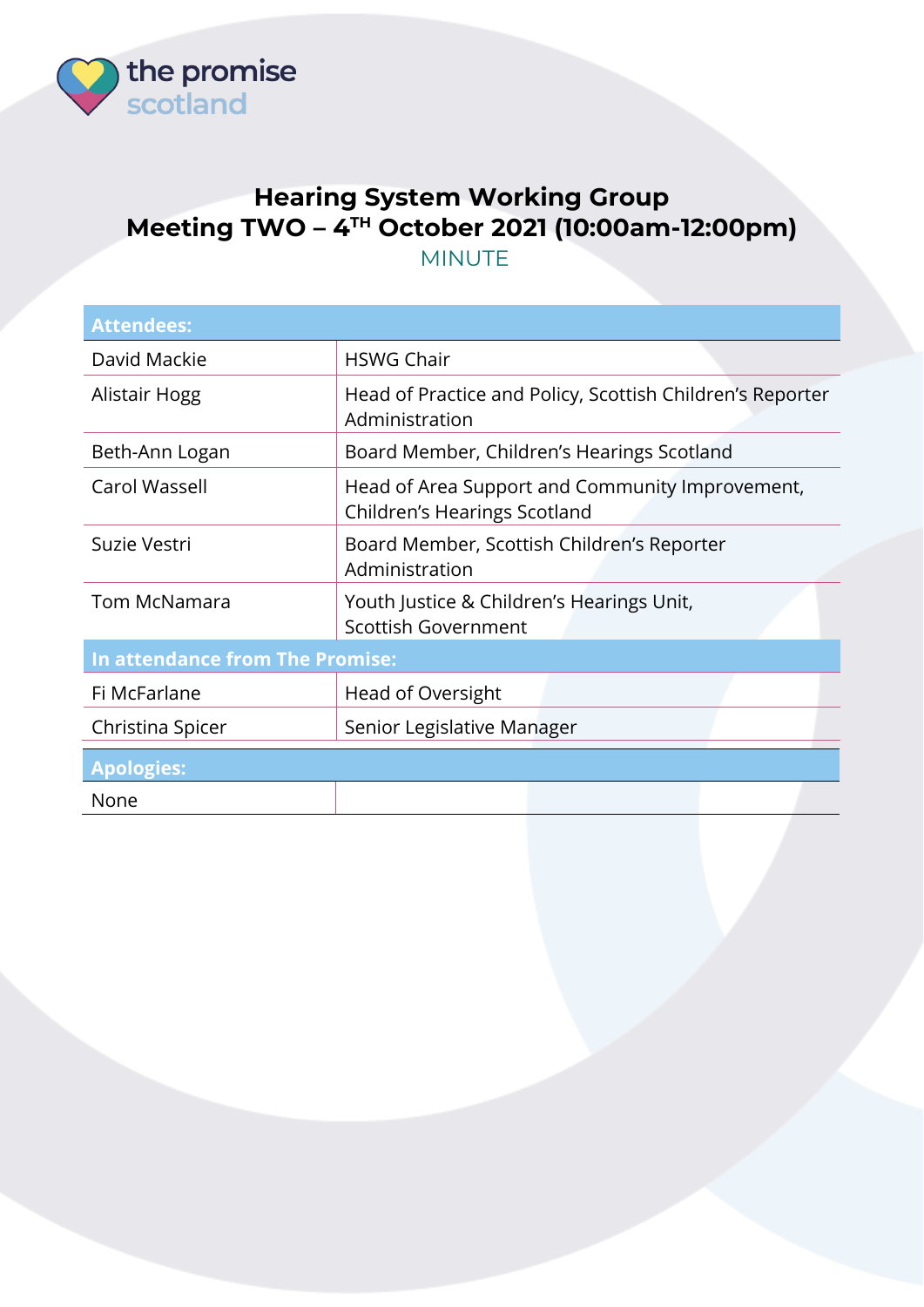

| <b>Minute of Meeting:</b> |                                                                                                                                                                                                                                                                                                                                                                                                                                                                                                                                                                                                                                                                                                                                                                                                                                                                                                                                                                                                                                                                                                                                                                                                                                                                                               |  |
|---------------------------|-----------------------------------------------------------------------------------------------------------------------------------------------------------------------------------------------------------------------------------------------------------------------------------------------------------------------------------------------------------------------------------------------------------------------------------------------------------------------------------------------------------------------------------------------------------------------------------------------------------------------------------------------------------------------------------------------------------------------------------------------------------------------------------------------------------------------------------------------------------------------------------------------------------------------------------------------------------------------------------------------------------------------------------------------------------------------------------------------------------------------------------------------------------------------------------------------------------------------------------------------------------------------------------------------|--|
| Item ONE                  | <b>Welcome and Introductions</b><br>David recapped the previous meeting. Agreement among group that<br>$\bullet$<br>there is an appetite for serious change.<br>The group's work will move further and faster - and this is within our<br>$\bullet$<br>remit. Important that we do not redo work that has already been done.                                                                                                                                                                                                                                                                                                                                                                                                                                                                                                                                                                                                                                                                                                                                                                                                                                                                                                                                                                  |  |
| Item TWO                  | <b>Service Design</b><br>Rachel Dowle from Office of Chief Designer has now met with all<br>$\bullet$<br>members. Rachel and her team are considering the specific support<br>they can provide and are aware that we are in the process of<br>finalising the issues list.<br>• An update will be provided once there is a firmer 'support offer',<br>however, their support should feed into our overall work on how to<br>address each of these issues in the list.                                                                                                                                                                                                                                                                                                                                                                                                                                                                                                                                                                                                                                                                                                                                                                                                                          |  |
| Item THREE                | <b>Programme Planning</b><br>Discussion and development of a process. The following was<br>suggested:<br>o 1 - Agree on list of issues.<br>$\circ$ 2 – Map all improvement activity to the issues list.<br>$\circ$ 3 – Map all previous work.<br>$\circ$ 4 – Agree a way of approaching the items on the issues list.<br><b>Issues List</b><br>The current version of the issues list was discussed and expanded.<br>Items discussed include:<br>Role of Reporter in the pre referral stage -Could they be more<br>$\circ$<br>involved, in last few years have withdrawn into a very statutory role.<br>There a potential role pre referral, with some benefit from their<br>independent analysis and support. At what point should they have<br>authority and power. Expanding role of Reporter may need<br>legislation.<br>Entry points of babies born under child protection order -<br>$\circ$<br>Issue around families/workers that anticipate the child is going to be<br>referred.<br><b>Supporting young people to tell their story only once</b> - Issue of<br>$\circ$<br>how children and young people express their views; how to tell their<br>story only once. There may be something that can be done early on.<br>Acknowledgment of tradeoff between continuity and timeframe. |  |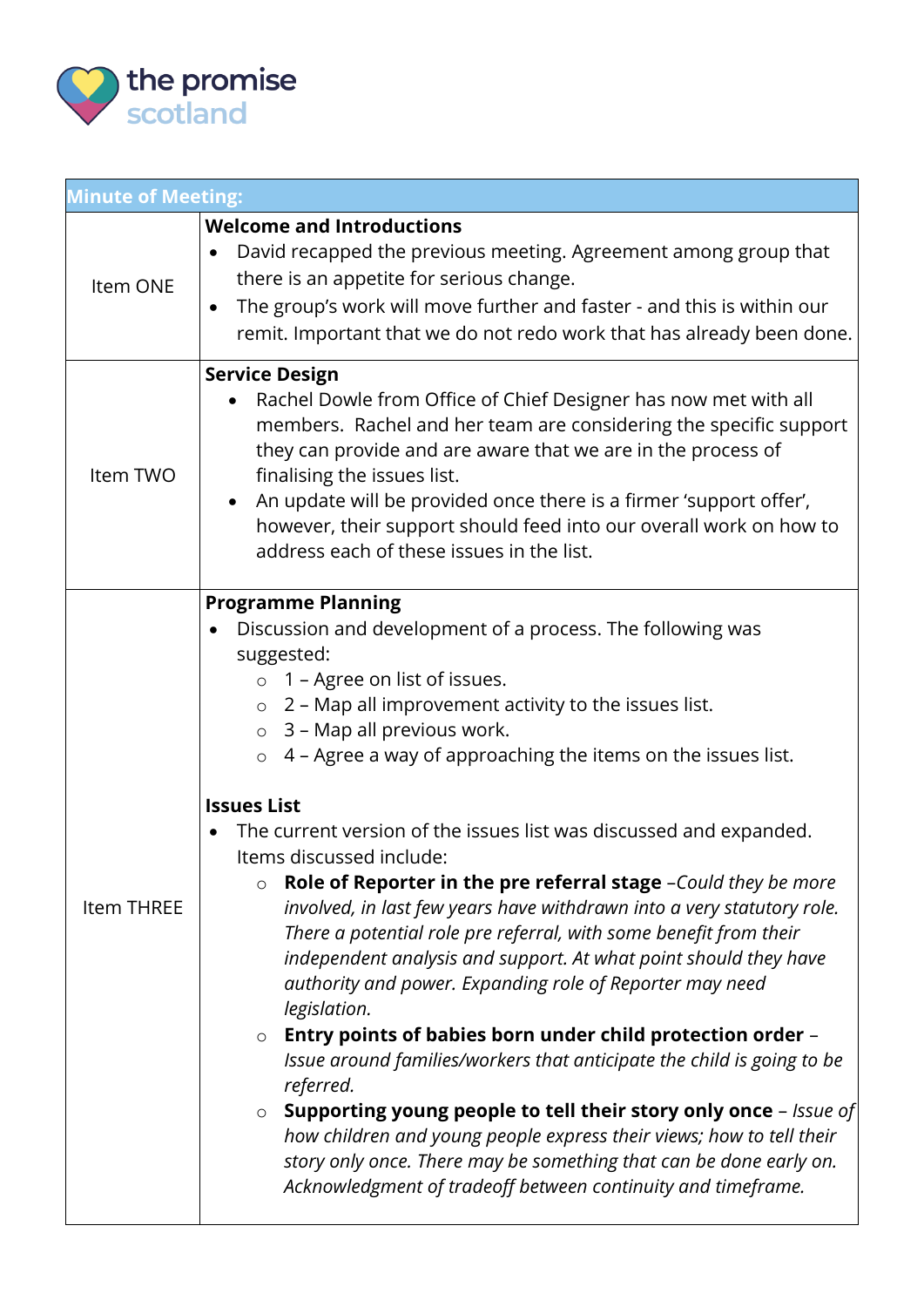

|           | Models of decision making - What is the best model of decision-<br>$\circ$<br>making? Possible need to commission research; look at the other<br>models out there.<br>Should the hearing system be administered within the<br>$\circ$<br>tribunal service? That would mean there were frameworks for<br>decisions and potentially reduce number of appeals for inadequate<br>reasons. There can be appeal judges who are family and child law<br>specialists. This question was looked at around a decade ago when<br>SCTS was set up. What aspects would be diluted if the route is<br>followed?<br><b>Compulsion</b> - Should compulsion be on the child or should it be on<br>$\circ$<br>the statutory decision makers or other family members? How does a                                                                                                                                                                                                                                                                                                                                                                                                                                                                                                                                                                                                                                                     |
|-----------|-------------------------------------------------------------------------------------------------------------------------------------------------------------------------------------------------------------------------------------------------------------------------------------------------------------------------------------------------------------------------------------------------------------------------------------------------------------------------------------------------------------------------------------------------------------------------------------------------------------------------------------------------------------------------------------------------------------------------------------------------------------------------------------------------------------------------------------------------------------------------------------------------------------------------------------------------------------------------------------------------------------------------------------------------------------------------------------------------------------------------------------------------------------------------------------------------------------------------------------------------------------------------------------------------------------------------------------------------------------------------------------------------------------------|
|           | family group decision process fit in with a statutory process? Where is<br>the optimum place for this offer to be made? Once a referral has<br>been made, is that the point to include family group decision making.                                                                                                                                                                                                                                                                                                                                                                                                                                                                                                                                                                                                                                                                                                                                                                                                                                                                                                                                                                                                                                                                                                                                                                                              |
|           | <b>Improvement Work</b>                                                                                                                                                                                                                                                                                                                                                                                                                                                                                                                                                                                                                                                                                                                                                                                                                                                                                                                                                                                                                                                                                                                                                                                                                                                                                                                                                                                           |
| Item FOUR | The programme planning and issues list discussion (Item 3) identified<br>the need to capture the progress and improvements that have taken<br>place or are currently taking place.<br>Agreement that SCRA, CHS and Scottish Government are best<br>$\circ$<br>placed to do this work.<br>o Examples of ongoing work from CHS include:<br>Improving decision making around brothers and sisters.<br>п<br>Multi agency project on child friendly language in hearings.<br>Children and young people voice and participation.<br>Inclusion of where voice of siblings who don't want to<br>attend.<br>Collective sense of improvement activities is needed to be able to<br>٠<br>amalgamate change and identify improvement gaps.<br>Members agreed there will need to be $(a)$ a summary of improvement<br>$\bullet$<br>work, $(b)$ a need to understand the system, and $(c)$ an<br>acknowledgement of the human side of change and the variation in<br>data available.<br>Next steps include:<br>٠<br>o Agreement on the 'issues list'<br>Mapping of all current improvement work that relates to that list<br>$\circ$<br>Linking of all the work of The Promise Scotland work that relates<br>$\circ$<br>to the issues list<br>Mapping of all previous policy and research around the issues list.<br>$\circ$<br>Then clear programme management and agreement of an approach<br>around each of the issues area. |